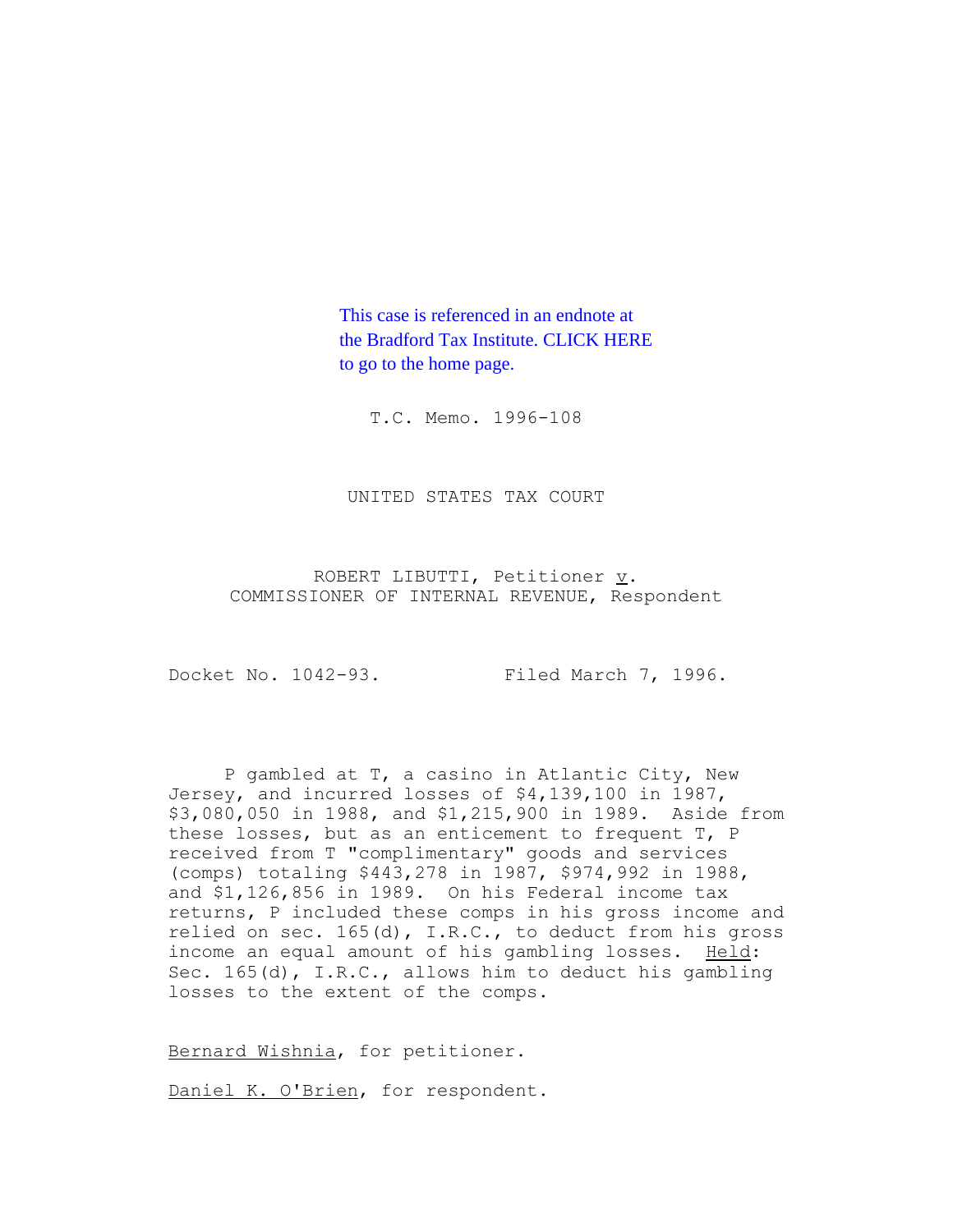LARO, Judge: This case was submitted to the Court without trial. Rule 122(a). Robert Libutti petitioned the Court to redetermine respondent's determinations with respect to his 1987, 1988, and 1989 Federal income taxes. Respondent determined that petitioner was liable for the following income tax deficiencies, additions to tax for delinquent filings under section  $6651(a)(1)$ , additions to tax for substantial understatements of income tax under section 6661, and an accuracy-related penalty for substantial understatement of income tax under section 6662(a), (b)(2), and (d):

|      |            | Additions to Tax | Penalty  |          |
|------|------------|------------------|----------|----------|
|      |            | Sec.             | Sec.     | Sec.     |
| Year | Deficiency | 6651(a) (1)      | 6661     | 6662     |
| 1987 | \$171,386  | \$347,673        | \$42,666 |          |
| 1988 | 272,298    | 125,036          | 68,075   |          |
| 1989 | 314,792    | 27,297           |          | \$62,958 |

Following petitioner's concession in his opening brief that he is subject to the additions to tax under section 6651(a)(1),<sup>1</sup> we must decide whether petitioner can deduct gambling losses to the extent of the value of "complimentary" goods and services

 $1$  Petitioner states in his brief that he cannot prove the filing date of his 1987 or 1988 tax return. We consider this statement as petitioner's concession of the allegation in his pleading that the notice of deficiency as it relates to 1987 and 1988 is time barred under sec. 6501(a). See Rule 142(a); Mecom v. Commissioner, 101 T.C. 374, 381-383 (1993) (discussion of the time bar of sec. 6501(a), including the burden of proof with respect thereto), affd. without published opinion 40 F.3d 385 (5th Cir. 1994).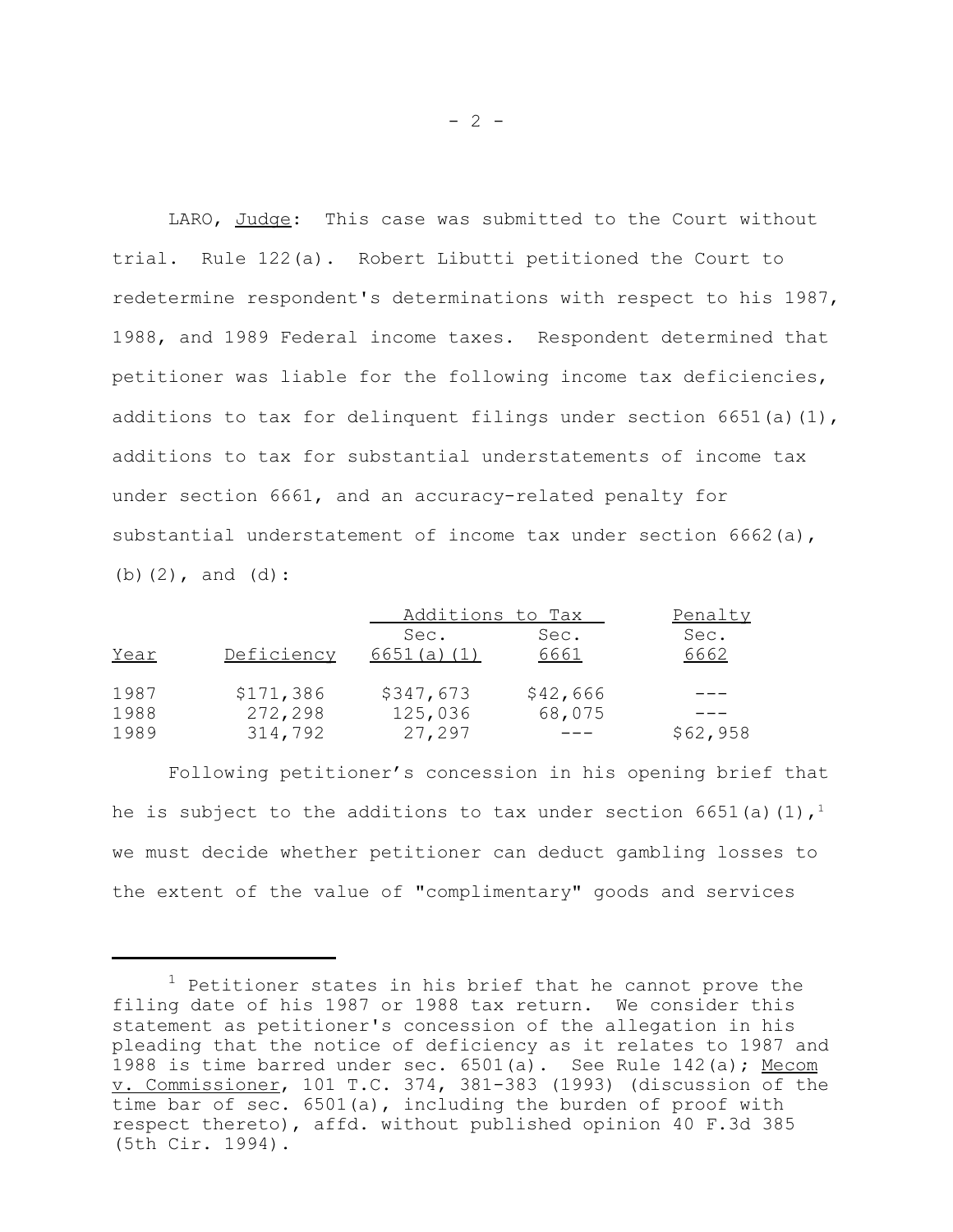(comps) that he received from Trump Plaza Associates, t/a Trump Plaza Hotel and Casino (Trump). We hold he can.<sup>2</sup> Section references are to the Internal Revenue Code in effect for the years in issue. Rule references are to the Tax Court Rules of Practice and Procedure. Dollar amounts are rounded to the nearest dollar.

# Background3

Petitioner resided in Secaucus, New Jersey, when he petitioned the Court. He filed 1987 and 1988 Federal income tax returns on November 20, 1989.<sup>4</sup> He filed a 1989 Federal income tax return shortly after April 15, 1990, and he did so without receiving an extension of time under section 6081(a). All of petitioner's returns were prepared by a certified public accountant, and petitioner filed them using the status of "Married filing separate return". On each return, petitioner reported profits from his horse brokerage business called Buck Chance Stables (the Stables), which was conducted as a sole proprietorship. Petitioner reported that the Stables' profits were \$3,169,881 in 1987, \$785,900 in 1988, and \$796,031 in 1989.

- 3 -

 $2$  Accordingly, we also hold that petitioner is not liable for the additions to tax or penalty for substantial understatements.

<sup>&</sup>lt;sup>3</sup> The stipulated facts and the exhibits submitted therewith are incorporated herein by this reference.

<sup>4</sup> He also filed an amended 1987 tax return on or about the same day.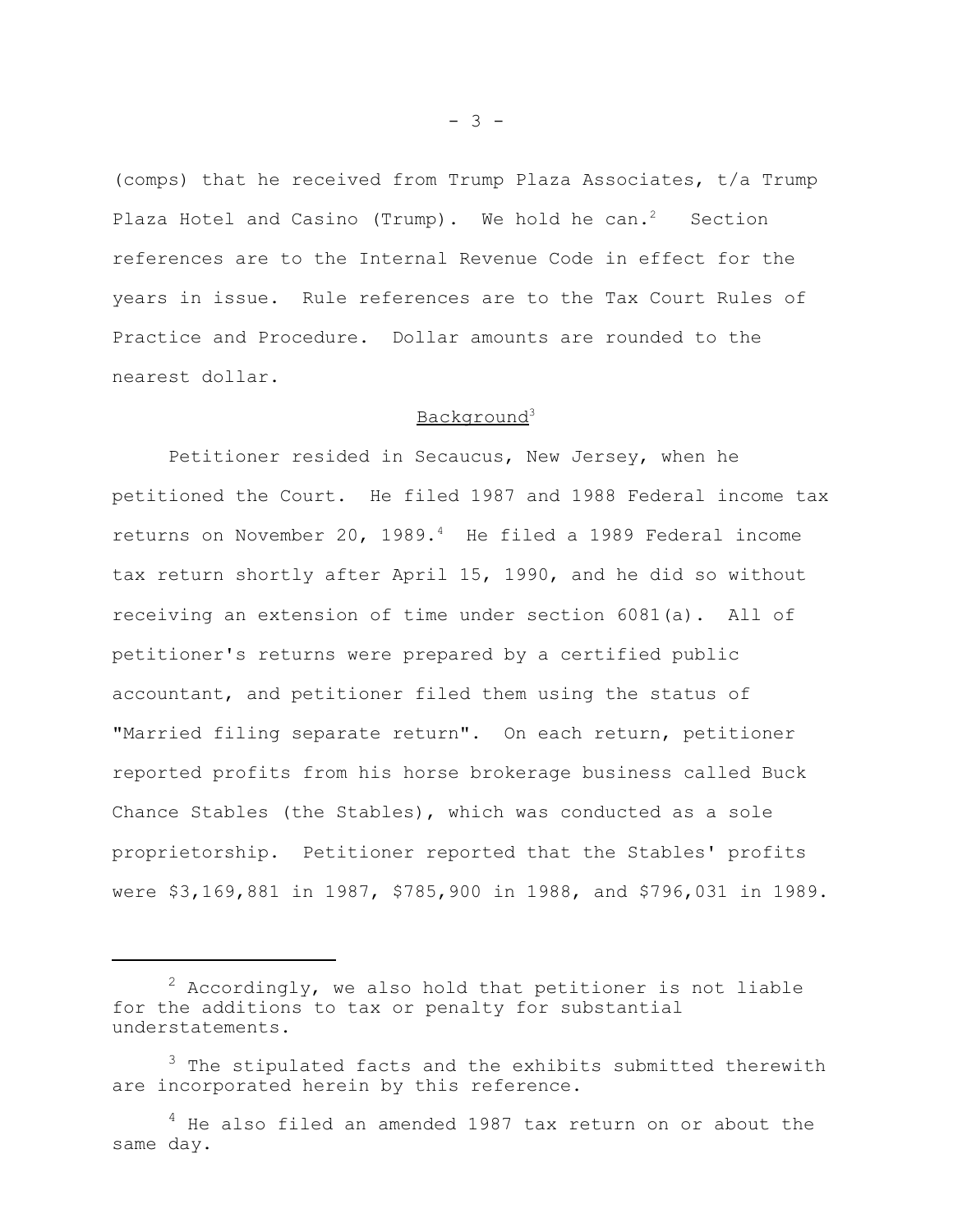Petitioner gambled extensively. He played mostly craps, and he gambled mainly at Trump's casino (the Casino), which was situated in Atlantic City, New Jersey. In 1987, petitioner spent 84 days at the Casino, gambled on 75 of these days, made an average bet of \$14,964, and had an overall loss of \$4,139,100. In 1988, petitioner spent 179 days at the Casino, gambled on 148 of these days, made an average bet of \$11,526, and had an overall loss of \$3,080,050. In 1989, petitioner spent 304 days at the Casino, gambled on 70 of these days, made an average bet of \$9,226, and had an overall loss of \$1,215,900. On many of the occasions that petitioner played craps at the Casino, his total bets for one roll of the dice ranged from \$50,000 to \$100,000.

As a general practice, Trump, in its sole discretion, voluntarily transferred comps to its patrons to induce them to patronize the Casino. In some instances, but not in the case of petitioner, the comps were determined by a formula that allowed each patron to receive approximately 50 percent of Trump's anticipated win with respect to him or her. $5$  The formula took into account a patron's average bet, the hours that he or she gambled at the Casino, the estimated number of hands that he or she played per hour, and a factor set by Trump to reflect the fact that the odds were in its favor. Trump's senior management determined the type and amount of petitioner's comps using their

- 4 -

<sup>&</sup>lt;sup>5</sup> With respect to petitioner, Trump's anticipated win was \$1,531,930 in 1987; \$1,861,283 in 1988; and \$542,050 in 1989.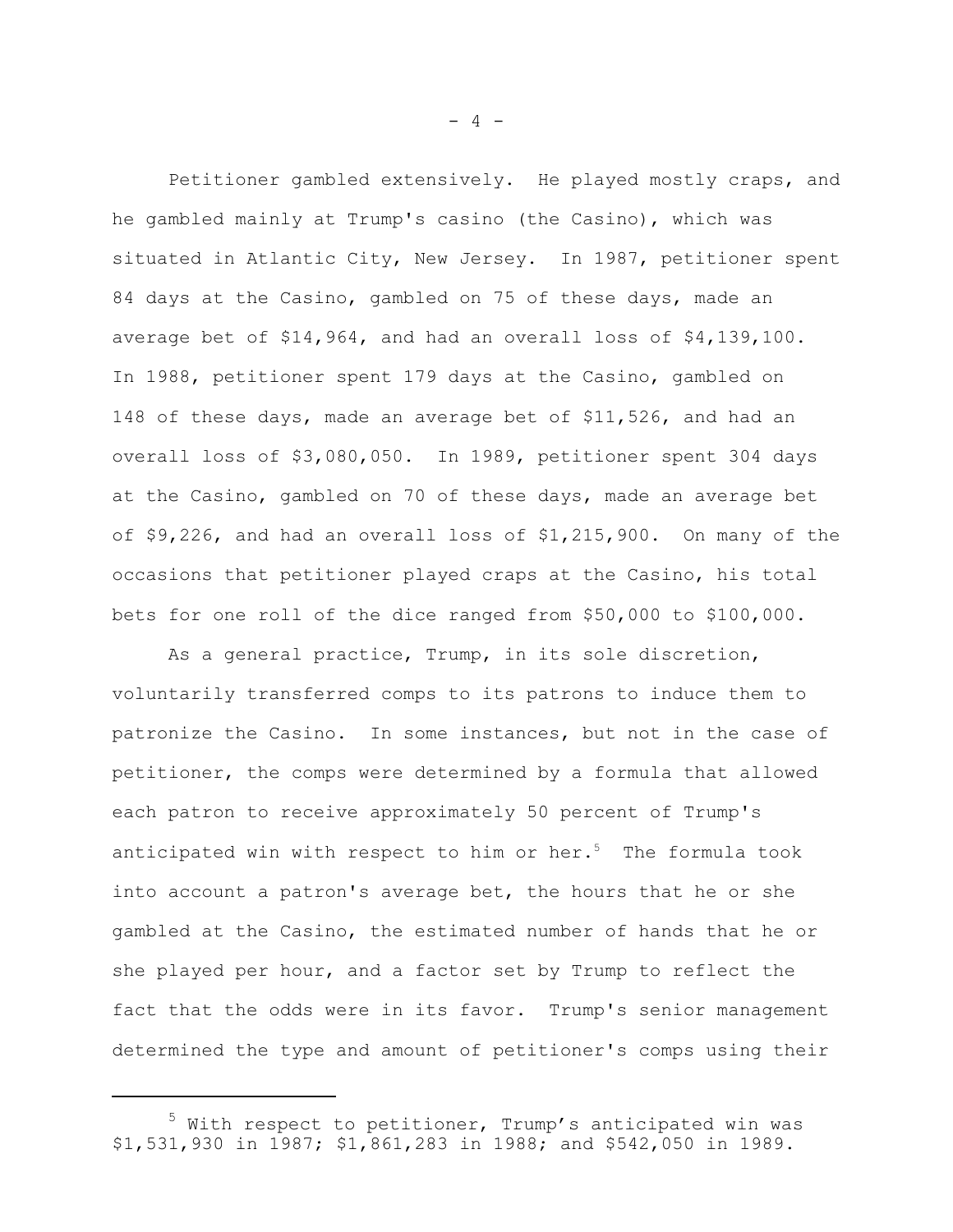sole discretion, as opposed to a direct application of this formula. Trump's payment of the comps to petitioner was discretionary.

A summary of petitioner's comps is as follows:

#### 1987

| Automobiles \$319,300 |         |
|-----------------------|---------|
| Vacations 48,778      |         |
| Jewelry 75,200        |         |
|                       | 443,278 |

#### 1988

| Automobiles and accessories 872,920 |         |
|-------------------------------------|---------|
| Vacations $55.560$                  |         |
| Jewelry $46,512$                    |         |
|                                     | 974.992 |

### 1989

| Automobiles and accessories 806,858 |           |
|-------------------------------------|-----------|
| Premium champagne 40,020            |           |
| Entertainment tickets 279,978       |           |
|                                     | 1,126,856 |

The automobiles and accessories included five Rolls Royces with an aggregate value of \$916,300, three Ferraris with an aggregate value of \$731,400 (exclusive of additional accessories of \$14,875), one Bentley Corniche valued at \$212,000 (exclusive of a \$1,890 phone installed therein), one Mercedes Benz valued at \$60,583, automobile repairs of \$12,740, a \$14,310 payment by Trump so that petitioner could trade a Bentley for a Rolls, and a \$34,980 payment by Trump so that petitioner could trade a Bentley Turbo for a Bentley Corniche. The vacations included five European vacations with an average value of \$17,568 and one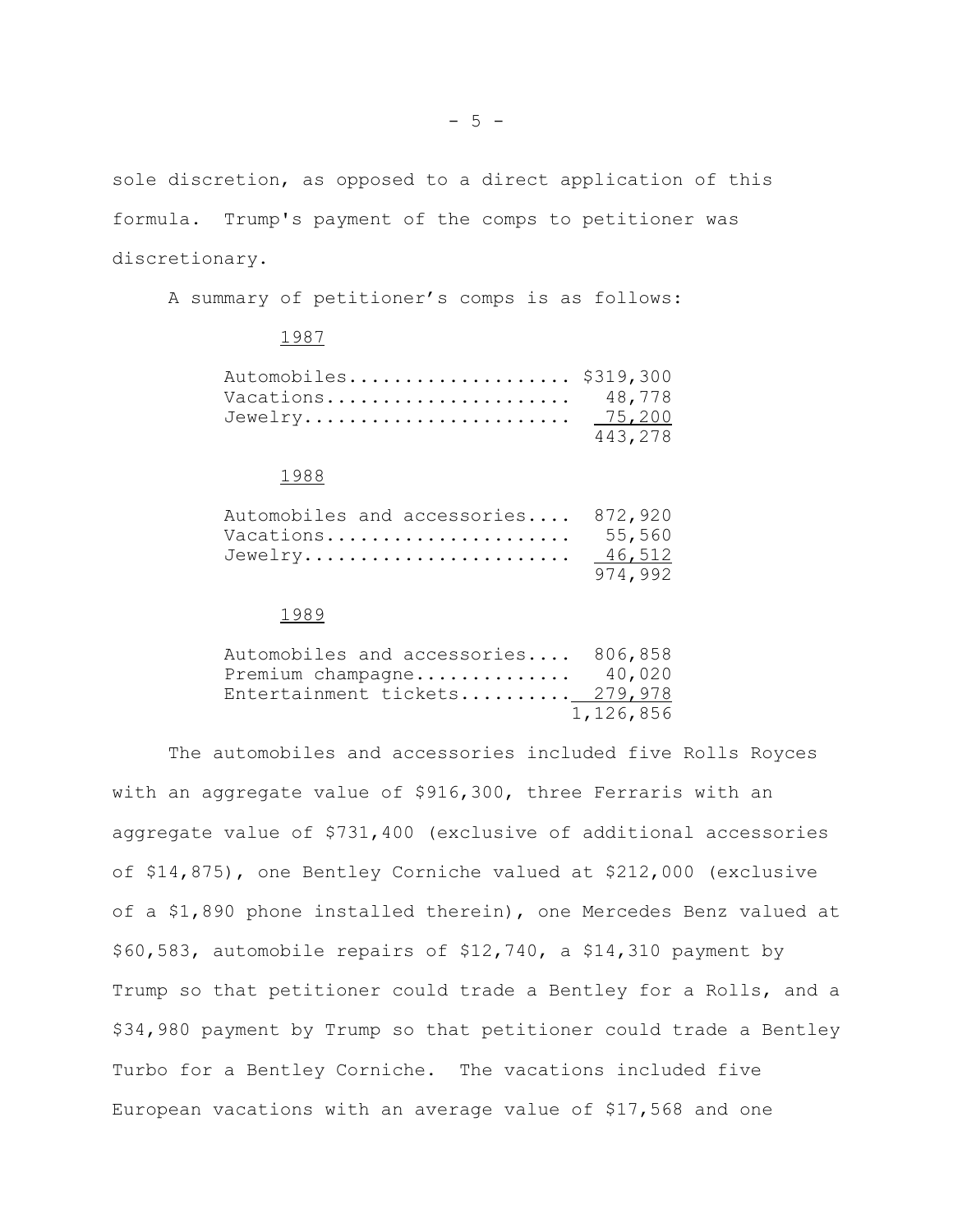vacation in California valued at \$16,500. The jewelry included a Rolex watch and bracelet valued at \$32,300, a 2.7-carat diamond valued at \$30,000, a bracelet and diamond earrings valued at \$23,426, a bracelet watch valued at \$19,800, a tennis bracelet valued at \$12,900, and a diamond bracelet valued at \$3,286. The champagne included 178 bottles of Cristal Rosé, valued at \$225 a bottle. The tickets were to theater and sporting events such as the Super Bowl, the NCAA basketball tournament, boxing events, and the United States Open in Flushing Meadows, New York.

Casinos in New Jersey were prohibited from transferring cash comps to patrons during the subject years. See N.J. Stat. Ann. sec. 5:12-102m (West 1988).<sup>6</sup> Trump and petitioner used at least

No casino licensee shall offer or provide any complimentary services, gifts, cash or other items of value to any person unless:

(1) The complimentary consists of room, food, beverage or entertainment expenses provided directly to the patron and his guests by the licensee or indirectly to the patron and his guests on behalf of a licensee by a third party; or

(2) The complimentary consists of documented transportation expenses provided directly to the patron and his guests by the licensee or indirectly to the patron and his guests on behalf of a licensee by a third party, provided that the licensee complies with regulations promulgated by the commission to ensure that a patron's and his guests' documented transportation expenses are paid for or reimbursed only once; or

(3) The complimentary consists of coins, tokens, (continued...)

 $- 6 -$ 

 $6$  N.J. Stat. Ann. sec.  $5:12-102m$  (West 1988) provides: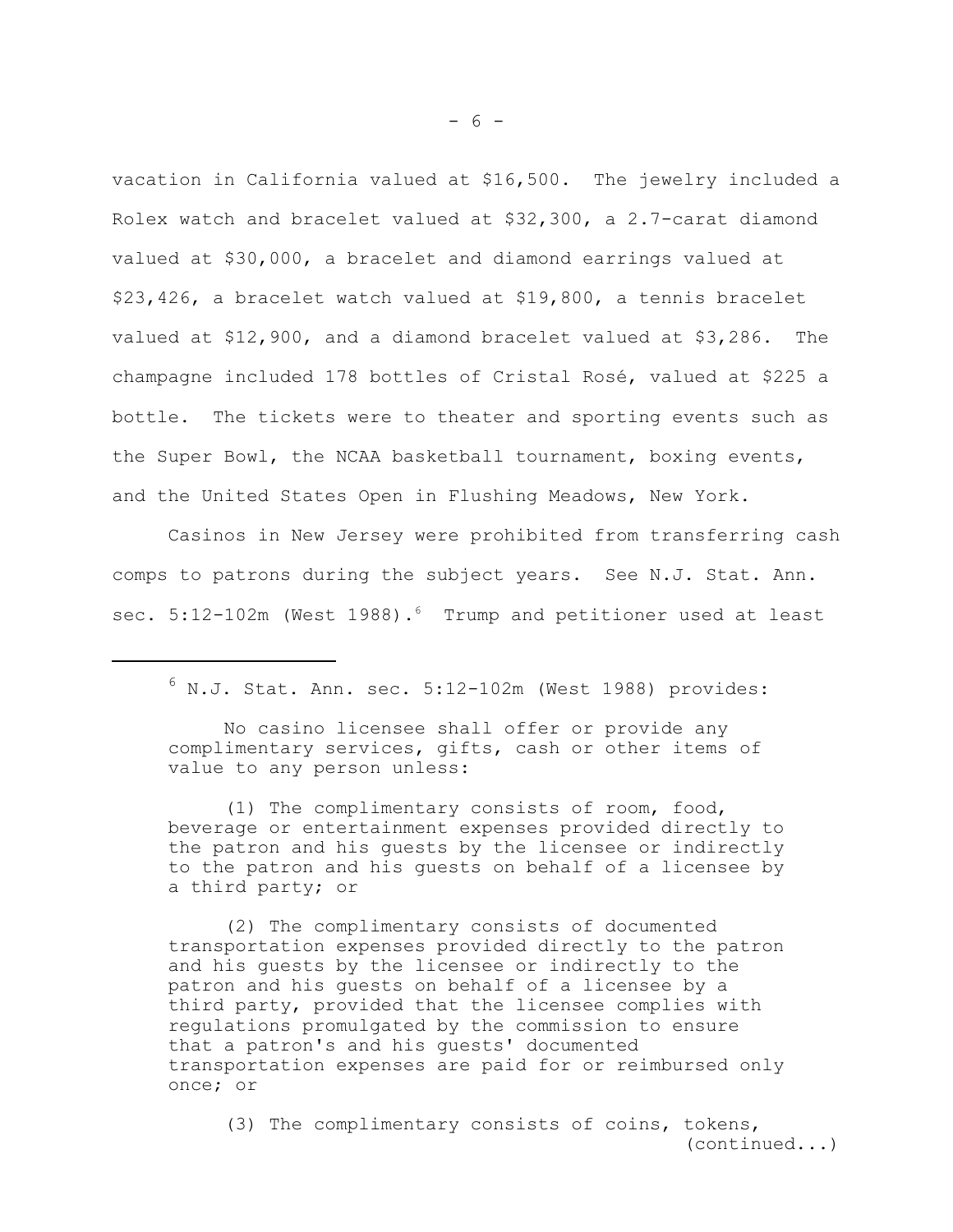the automobile comps to attempt to circumvent this prohibition. Trump "purchased" the automobiles on behalf of petitioner, and petitioner contemporaneously "sold" the automobiles for cash, most (if not all) of which he gambled at the Casino. On November 22, 1991, the New Jersey Casino Control Commission, the State agency that regulates casinos, held Trump liable (and fined it \$450,000) for nine separate violations of N.J. Stat. Ann. sec. 5:12-102m, stemming from Trump's "transfer" of automobiles to petitioner and his daughter. These automobiles, which had an aggregate value of \$1,650,838, were the automobiles and accessories that petitioner "received" from Trump during 1988 and 1989, exclusive of the car phone, automobile repairs, and trade-in charge of \$14,310.

(4) The complimentary consists of noncash gifts, provided that such noncash gifts in excess of \$2,000.00 per trip or such greater amount as the commission may establish by regulation provided directly to the patron and his guests by the licensee or indirectly to the patron and his guests on behalf of a licensee by a third party shall be supported by documentation regarding the reason the noncash gift was provided to the patron and his guests, including where applicable, a patron's player rating, to be maintained by the casino licensee. For purposes of this paragraph, all noncash gifts presented to a patron and the patron's guests within any five-day period shall be considered a single noncash gift.

 $6$ (...continued)

cash or other complimentary items or services provided through a bus coupon or other complimentary distribution program approved by the commission or maintained pursuant to commission regulation; or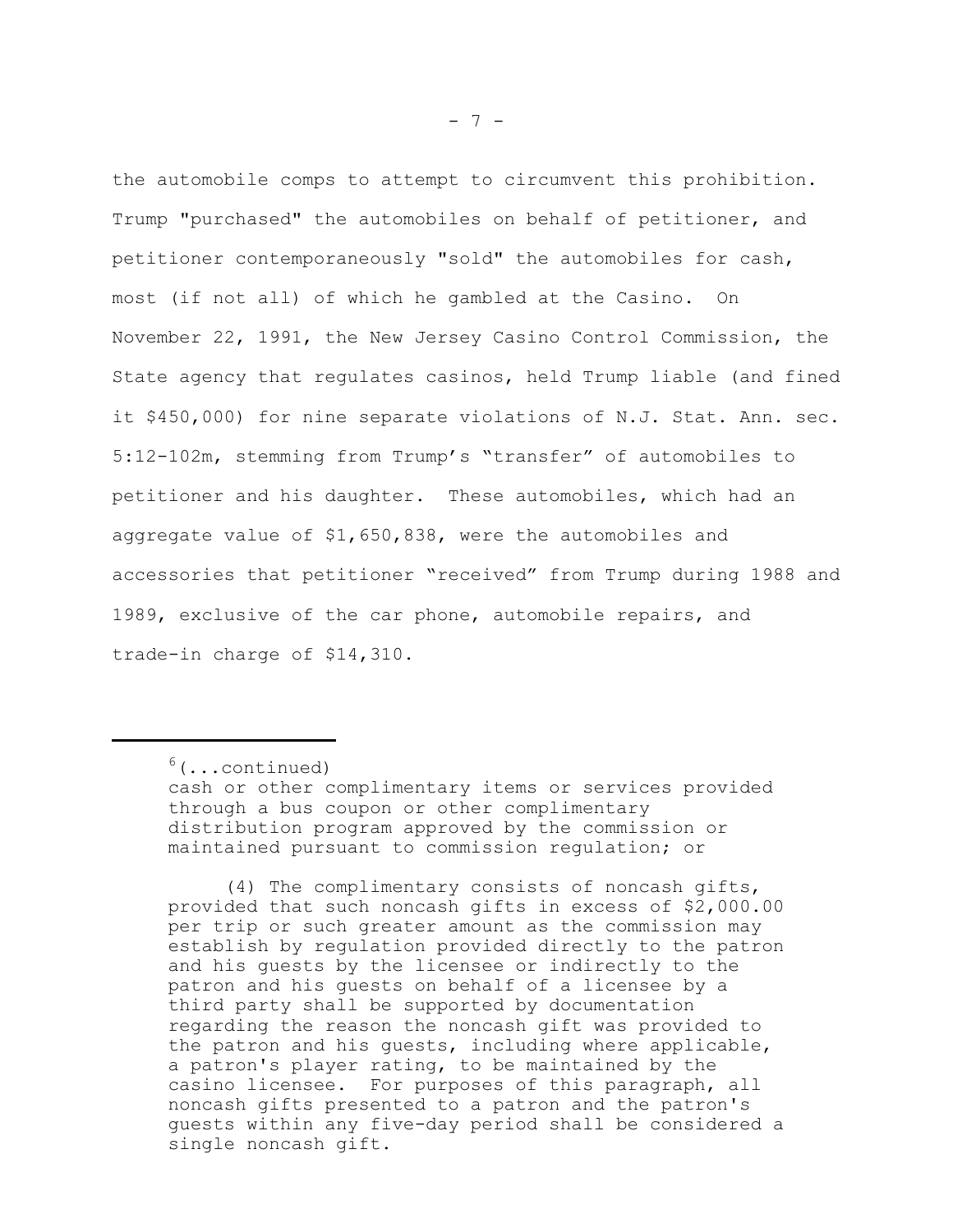Trump issued petitioner a 1987, 1988, and 1989 Form 1099-MISC, Miscellaneous Income, reflecting that it paid him the above-mentioned amounts of comps as "prizes and awards". Petitioner's 1987 amended return included in his gross income the amount of comps shown on the 1987 Form 1099-MISC, and it claimed that petitioner's total deductions from adjusted gross income equaled the amount of the comps. Attached to petitioner's amended return were: (1) A copy of the 1987 Form 1099-MISC and (2) a statement from Trump showing that petitioner's 1987 net gambling losses at the Casino equaled \$4,139,100. The amount of comps shown on the 1988 and 1989 Forms 1099-MISC were reported on petitioner's 1988 and 1989 tax returns, respectively, as "Other income" from "TRUMP PLAZA ASSOC". These returns also claimed a matching miscellaneous itemized deduction (not subject to the 2-percent floor) for "GAMBLING LOSSES".

Respondent determined that petitioner's gross income for 1987 included the amount shown on the 1987 Form 1099-MISC.7 With respect to petitioner's 1988 and 1989 taxable years, respondent determined that petitioner was not entitled to deduct his gambling losses in the amounts equal to the amounts of the comps. According to respondent's notice of deficiency, dated November 12, 1992, "Gambling losses are allowed only to the extent they offset gains from wagering. Income you received from

- 8 -

 $7$  Respondent's determination did not reflect the fact that petitioner reported the comps as income on his amended return.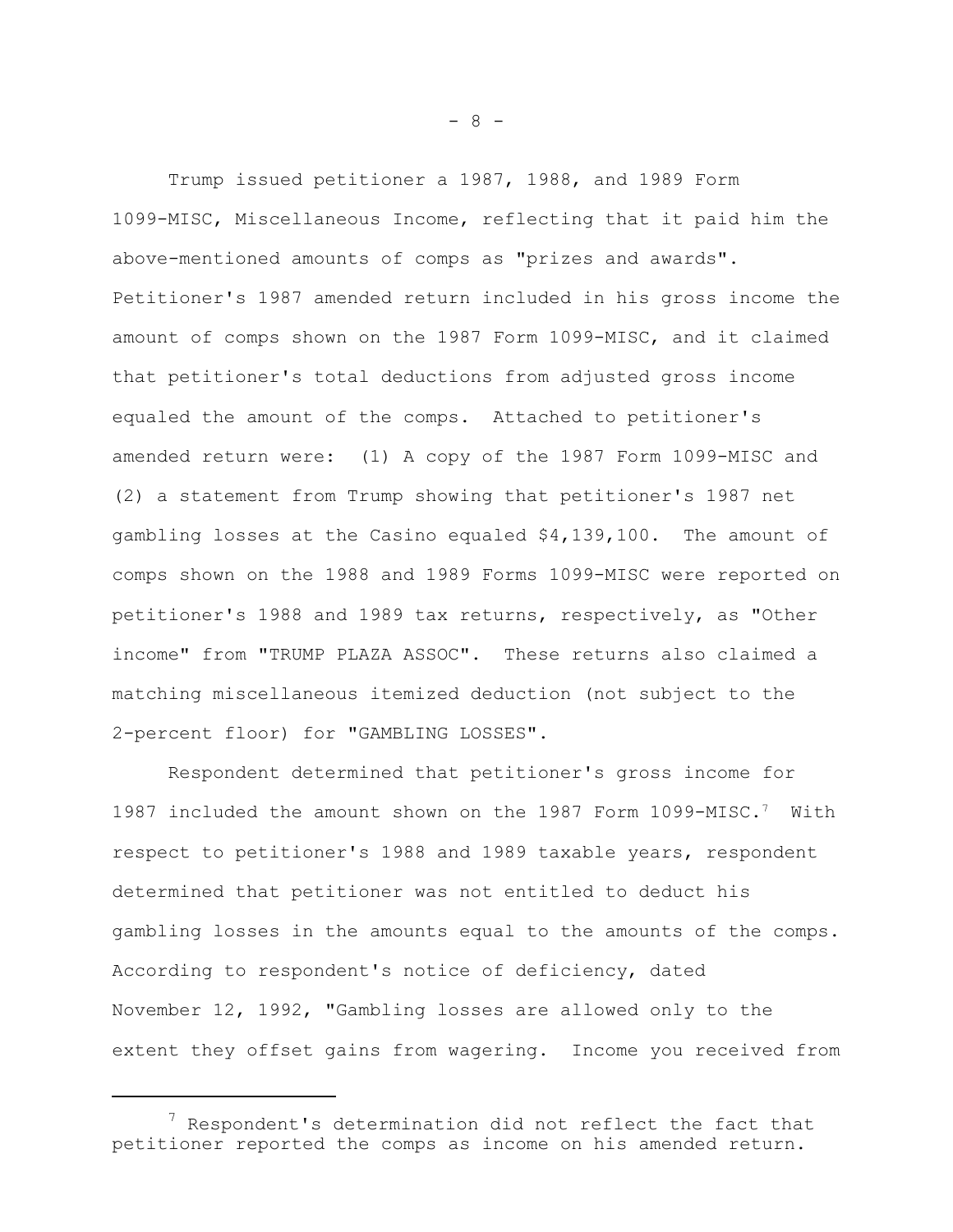Trump Plaza Associates cannot be treated as 'gains from wagering transactions' pursuant to Internal Revenue Code Section 165(d)."

### Discussion

Legal gambling is a multi-billion-dollar industry that has proliferated across the country and has become a major source of adult entertainment. In an effort to attract the attention of patrons, gaming establishments routinely offer comps. In the instant case, Trump paid more than \$2.5 million in comps to petitioner during the subject years. The term "comps" is generally understood to imply "free of charge". Common sense, however, makes one strongly suspicious as to whether the comps received by petitioner were free of charge. If there is any truth to the time-tested adage that there is "no free lunch", one can hardly be surprised that respondent argues that petitioner's comps are taxable to him.

Petitioner reported the subject comps as gross income on his 1987 through 1989 Federal income tax returns (including the amendment to his 1987 return). Petitioner argues that the comps are not taxable to him because they are wagering gains which may be offset by his larger wagering losses. $8$  See sec. 165(d). Respondent asserts that the comps are not wagering gains because they do not have a "strong nexus" to petitioner's wagering

- 9 -

 $8$  Petitioner also makes alternative arguments that the comps are not income. For purposes of deciding the sec. 165(d) issue, we will assume that the comps are properly includable in gross income.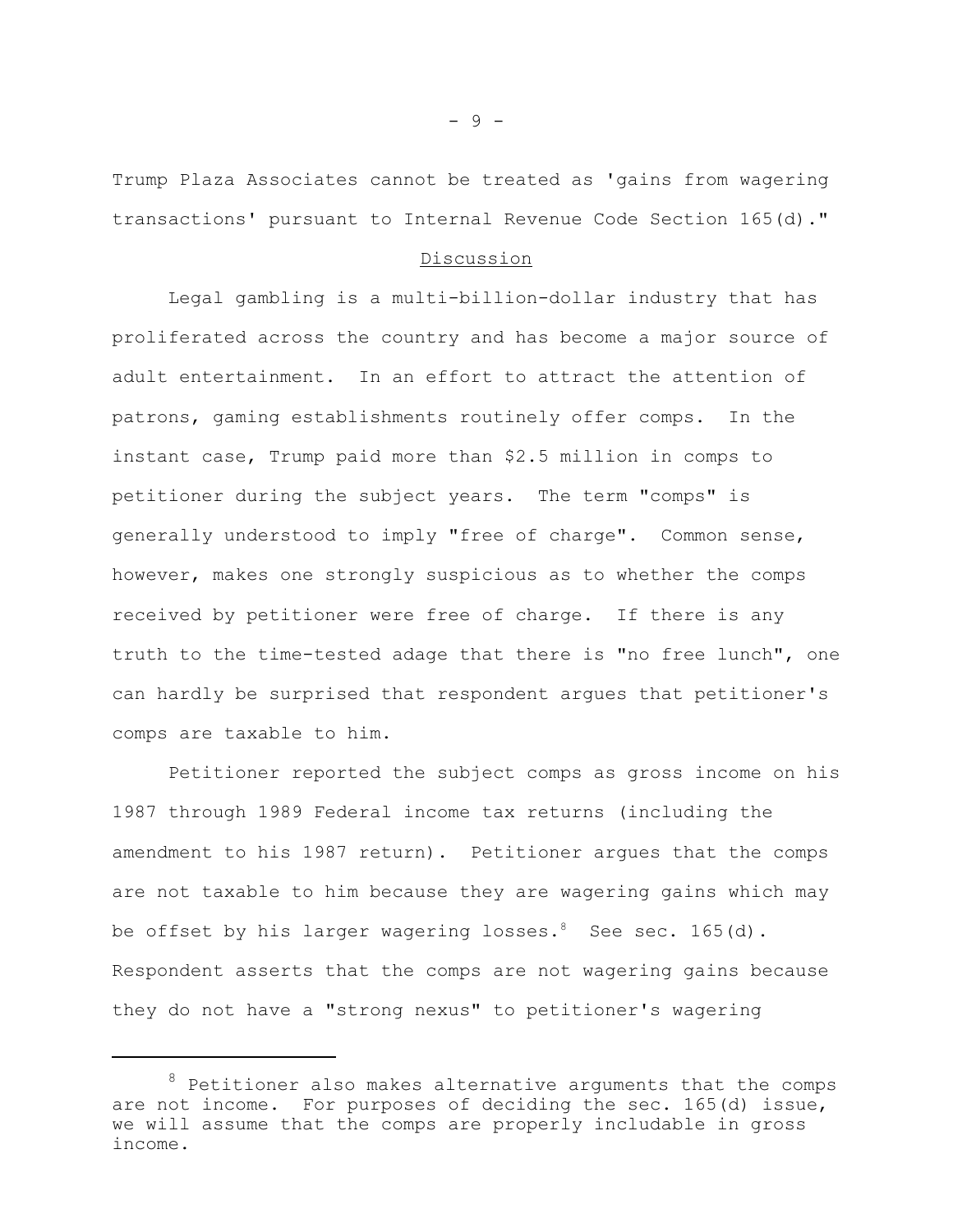transactions. Petitioner bears the burden of proof. Rule 142(a); Welch v. Helvering, 290 U.S. 111, 115 (1933).

Section 165(d) provides that an individual may deduct his or her "Losses from wagering transactions \* \* \* to the extent of the gains from such transactions". Neither the Code nor the regulations define the phrase "gains from such transactions". We apply the "plain, obvious, and rational meaning." Liddle v. Commissioner, 103 T.C. 285, 293 n.4 (1994), affd. 65 F.3d 329 (3d Cir. 1995); see also Boyd v. United States, 762 F.2d 1369, 1373 (9th Cir. 1985) (sec. 165(d) interpreted according to its "ordinary meaning").

According to Webster's New World Dictionary 551 (3d coll. ed. 1988), the primary meaning of the word "gain" is "an increase; addition; specif., a) [often pl.] an increase in wealth, earnings, etc.; profit; winnings". (Brackets in original.) A primary meaning of the word "from" is "out of; derived or coming out of".  $\underline{Id.}$  at 542. The word "wager" means "bet", id. at 1500, which, in turn, connotes "an agreement between two persons that the one proved wrong about the outcome of something will do or pay what is stipulated", id. at 133. The word "transaction" is the noun of the infinitive "to transact", which means "to carry on, perform, conduct, or complete (business, etc.)". Id. at 1419.

Assuming for purposes of applying section 165(d) that the comps are gross income, petitioner's comps fit within the plain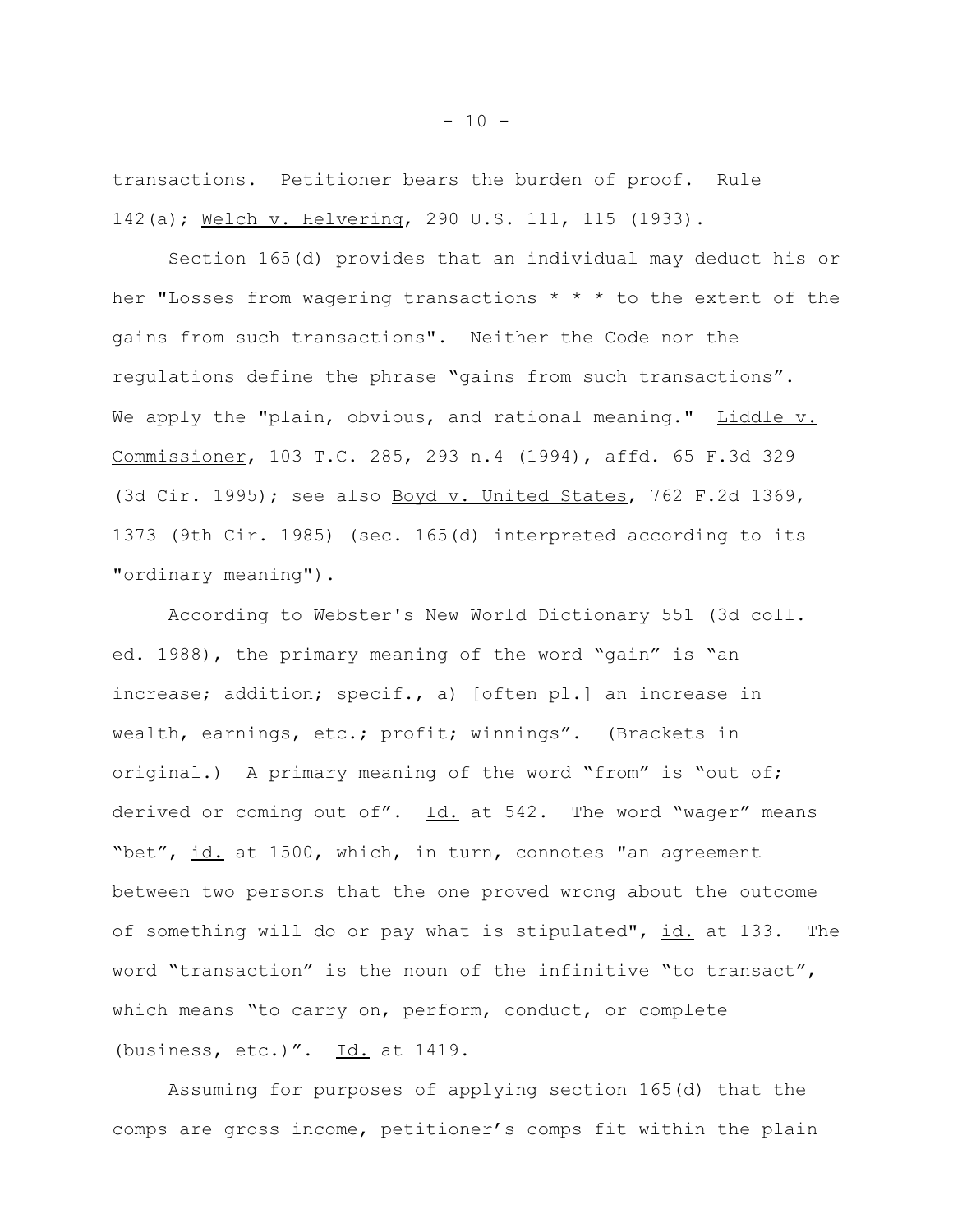meaning of the statutory text. The comps from Trump increased petitioner's wealth, and they were derived out of his betting transactions at the Casino. The fact that petitioner's receipt of the comps bore a close nexus to his gambling transactions at the Casino cannot be denied. Petitioner would not have received the comps from Trump but for the fact that he gambled extensively at the Casino. Although petitioner's receipt of the comps did not directly hinge on the success or failure of his wagers, he received the comps incident to his direct participation in wagering transactions. The relationship between petitioner's comps and his wagering is close, direct, evident, and strong. The comps are sufficiently related to his gambling losses for purposes of section 165(d). We hold that petitioner's comps are "gains from \* \* \* [wagering] transactions" under section 165(d).

We recognize that the term "gains from  $* * *$  [wagering] transactions" has sometimes been equated with the term "gambling winnings". See Commissioner v. Groetzinger, 480 U.S. 23, 37 (1987) (White, J., dissenting) (full-time gambler may deduct gambling losses "to the extent of gambling winnings" in computing adjusted gross income); Collins v. Commissioner, 3 F.3d 625, 631 (2d Cir. 1993) (section 165(d) "only allows gambling losses to offset gambling winnings"), affg. T.C. Memo. 1992-478. Our current holding is not in conflict with these opinions. We agree with Justice White and the Court of Appeals for the Second Circuit that "gains from \* \* \* [wagering] transactions" include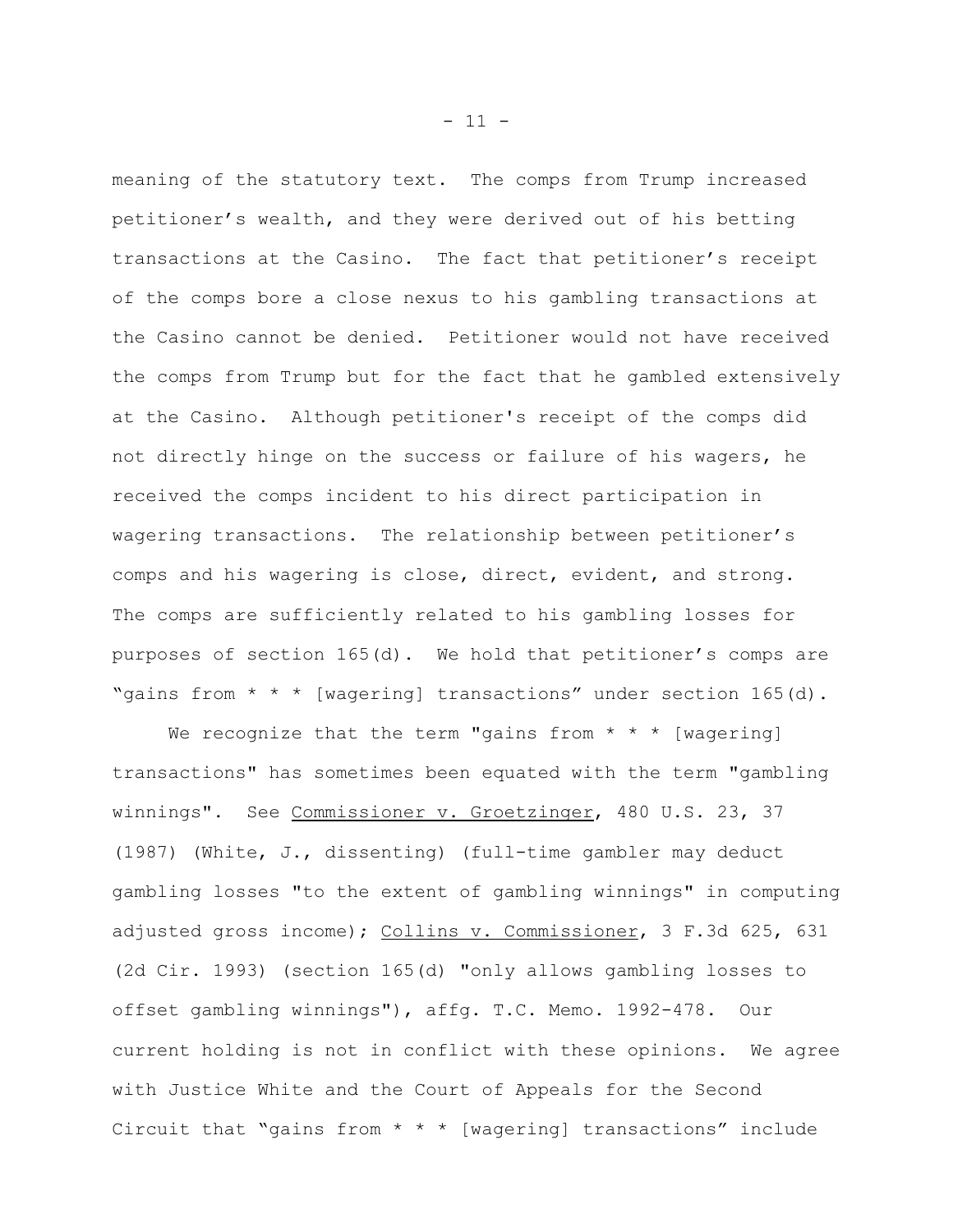"gambling winnings". We do not read those opinions, however, to suggest that "winnings" is the only meaning for the word "gains". Section 165(d) refers to "gains", not "winnings". The word "gains" is broader than the word "winnings". Not only does the word "gains" include "winnings", it also includes an "increase in wealth". Webster's New World Dictionary, supra at 551. If the Congress had wanted to limit the income prong of section 165(d) to gambling winnings, it would have said so. Instead, the Congress used the word "gains", and, in so doing, allowed taxpayers to offset their gambling losses against increases to their wealth that arose out of their wagering transactions. Given the clarity of section 165(d), the beginning and end of our inquiry is the statutory text, and we apply the plain and common meaning of that text. TVA v. Hill, 437 U.S. 153 (1978); United States v. American Trucking Associations, Inc., 310 U.S. 534, 543-544 (1940). As we have learned from the Supreme Court, "courts must presume that a legislature says in a statute what it means and means in a statute what it says there.  $* * *$  When the words of a statute are unambiguous,  $* * * j$ udicial inquiry is complete." Connecticut Natl. Bank v. Germain, 503 U.S. 249, 253-254 (1992); citations and quotation marks omitted.

We recognize the narrow interpretation that this and other Courts have given the income prong of section 165(d). See, e.g., Allen v. United States, 976 F.2d 975 (5th Cir. 1992); Boyd v. United States, 762 F.2d 1369, 1373 (9th Cir. 1985); Bevers v.

 $- 12 -$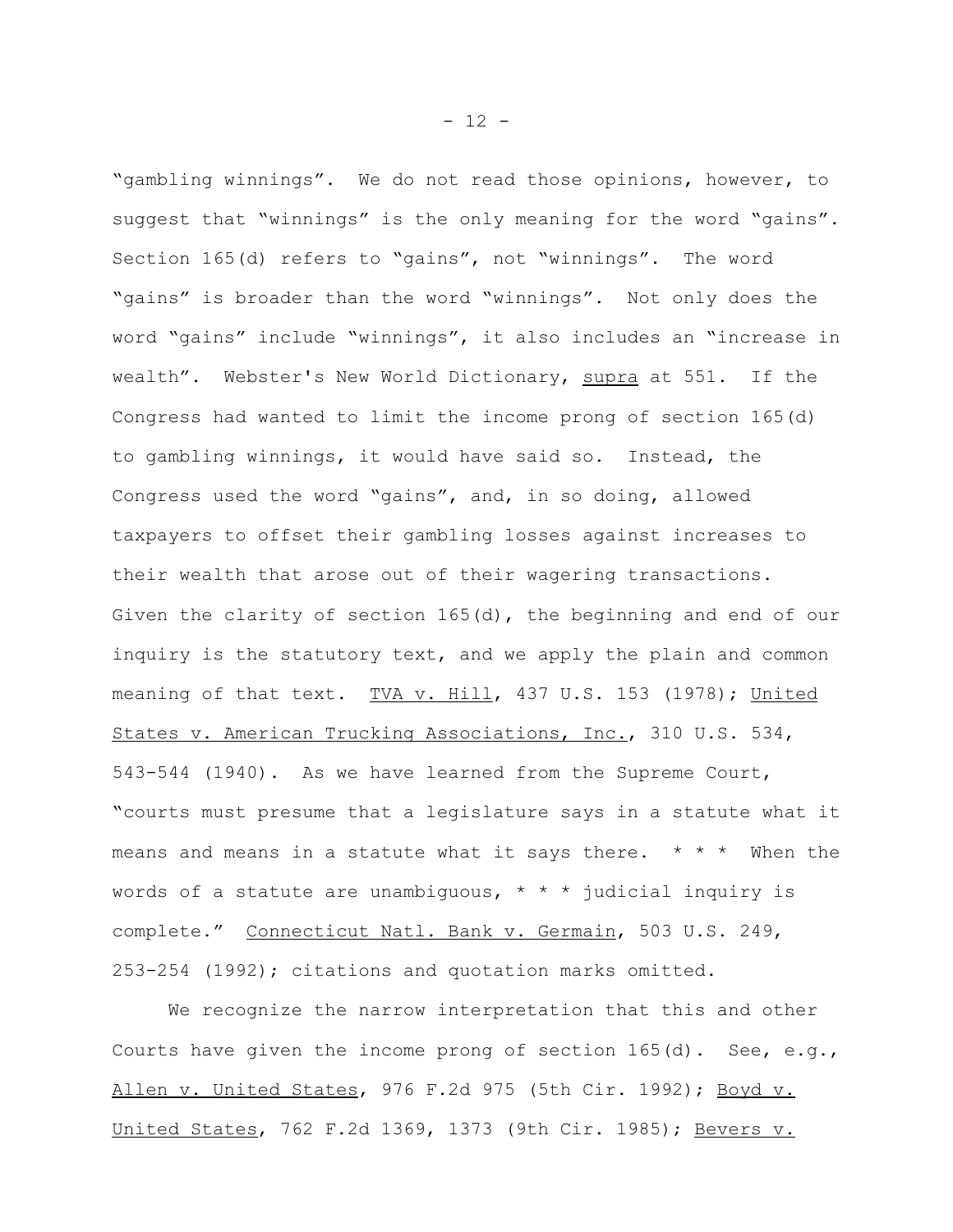Commissioner, 26 T.C. 1218 (1956). Our opinion does not depart from this view. None of the prior cases dealt with the specific facts at hand; namely, a gambler who received comps to induce him to gamble. The cases dealt mostly with taxpayers who worked in gambling establishments, as opposed to placing bets in wagering transactions there, and who received compensation that was different than ordinary pay. In Boyd v. United States, supra, for example, the taxpayer was a professional poker player who managed a casino's poker room. The casino did not participate in the poker games, but it earned money on the games by renting its facilities to the players for a fee. The taxpayer played in the games to attract customers, and he received a portion of the fee. The Court of Appeals for the Ninth Circuit held that the taxpayer's portions of the fees were not gains from wagering transactions under section 165(d). The Court of Appeals found controlling that the fees were a form of rental and were not derived directly from wagering transactions entered into by the taxpayer himself. Id. at 1373. Similarly, in Bevers v. Commissioner, supra, this Court faced the question of whether former section 165(d) allowed a dealer to offset his tips against his gambling losses. The Court held that it did not. According to the Court, the dealer's tips were gains from his labor as a dealer, because the tips came to him in his employment as a dealer. Id. at 1220-1221. Once again, the dealer did not himself place the bet in the wagering transactions; rather, it

 $- 13 -$